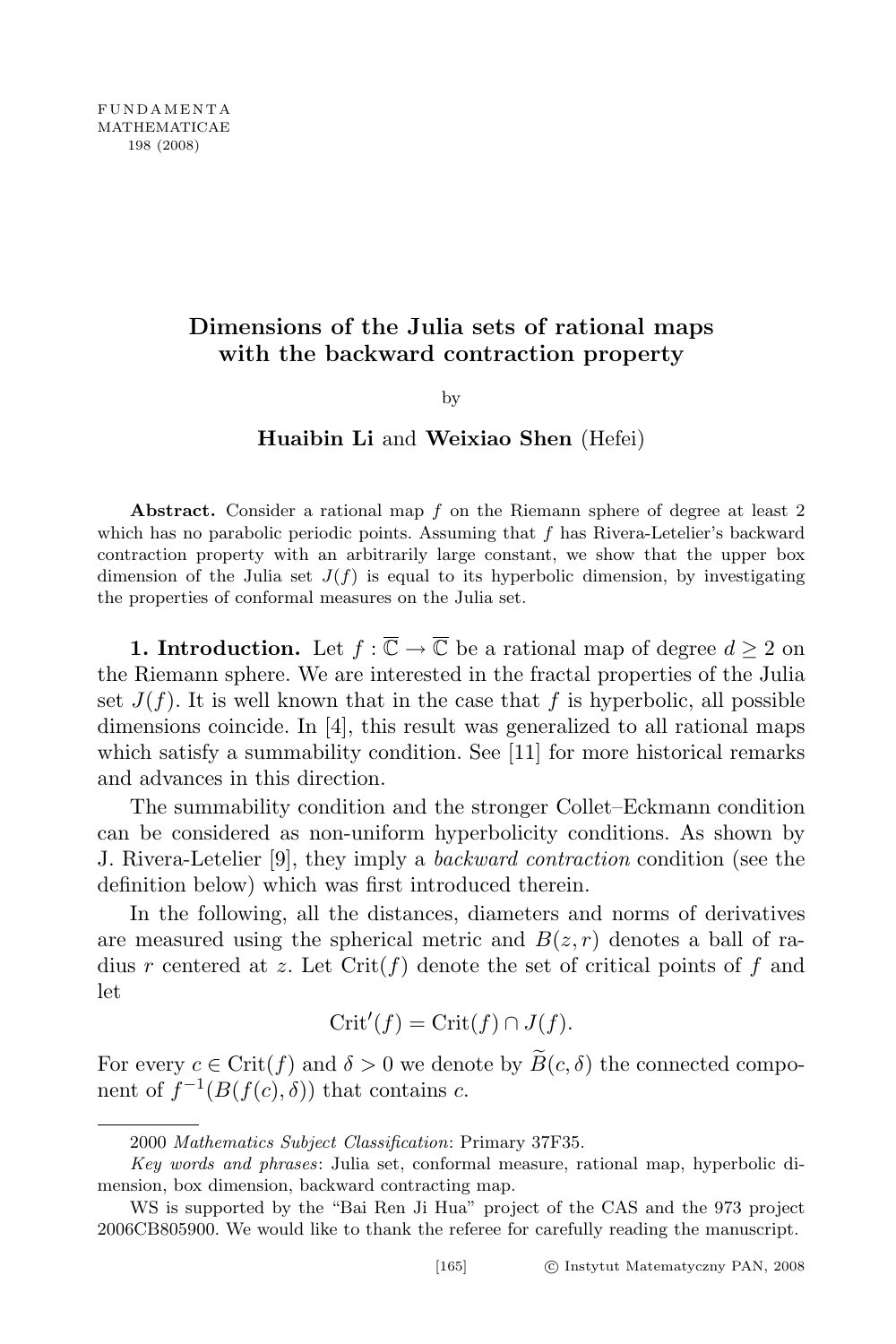DEFINITION 1. Given a constant  $r > 1$ , we say that f has the backward contraction property with constant r ( $f \in BC(r)$  for short) if there exists  $\delta_0 > 0$  such that for every  $c \in \text{Crit}'(f)$ , every  $0 < \delta \leq \delta_0$ , every integer  $n \geq 1$  and every component W of  $f^{-n}(\widetilde{B}(c, r\delta))$ , we have

$$
dist(W, CV(f)) \le \delta \implies diam(W) < \delta,
$$

where  $CV(f) = f(Crit(f))$ . If  $f \in BC(r)$  for every  $r > 1$ , we will say that  $f \in BC(\infty)$ .

We call a compact forward invariant subset X of  $\overline{\mathbb{C}}$  hyperbolic if there exist  $C > 0$  and  $\lambda > 1$  such that for every  $n \ge 1$  and every  $z \in X$ ,

$$
|Df^n(z)| \ge C\lambda^n.
$$

Clearly, a hyperbolic set is contained in the Julia set.

For a compact set  $X \subset \overline{\mathbb{C}}$ , let  $HD(X)$  denote its Hausdorff dimension. The hyperbolic dimension  $HD_{hvp}(f)$  of f is the supremum of the Hausdorff dimensions of hyperbolic subsets of  $J(f)$ , i.e.

 $HD<sub>hvn</sub>(f) = \sup\{HD(X) : X \text{ is a hyperbolic subset of } J(f)\}.$ 

Clearly,  $HD<sub>hvn</sub>(f) \leq HD(J(f)).$ 

The main goal of this paper is to prove the following theorem.

MAIN THEOREM. Let  $f : \overline{\mathbb{C}} \to \overline{\mathbb{C}}$  be a rational map of degree at least 2 without parabolic periodic points. If  $f \in BC(\infty)$ , then the upper box dimension  $\overline{BD}(J(f))$  of the Julia set is equal to the hyperbolic dimension of f:

$$
\overline{\mathrm{BD}}(J(f)) = \mathrm{HD}(J(f)) = \mathrm{HD}_{\mathrm{hyp}}(f).
$$

For the definition of the upper and lower box dimensions and the Hausdorff dimension, see [3]. Let us mention the following well-known inequality:  $HD(X) \le BD(X) \le BD(X)$ .

The proof of the Main Theorem is based on analyzing the regularity of conformal measures. Recall that a probability measure  $\mu$  on  $J(f)$  is said to be t-conformal for f if for every Borel set  $A \subset J(f)$  such that  $f|_A$  is injective, we have

$$
\mu(f(A)) = \int_A |f'|^t \, d\mu.
$$

The number  $t$  is called the *exponent* of the conformal measure. The  $minimum$ exponent, denoted by  $\delta_*(f)$ , is the infimum of the exponents of conformal measures on the Julia set  $J(f)$ :

 $\delta_*(f) = \inf\{t : \text{there is a } t\text{-conformal measure on } J(f)\}.$ 

Conformal measures were introduced in holomorphic dynamics by Sullivan [10], who proved the existence of at least one such measure on  $J(f)$ . Denker, Urbański and Przytycki (see  $[2, 8]$ ) proved that for any rational map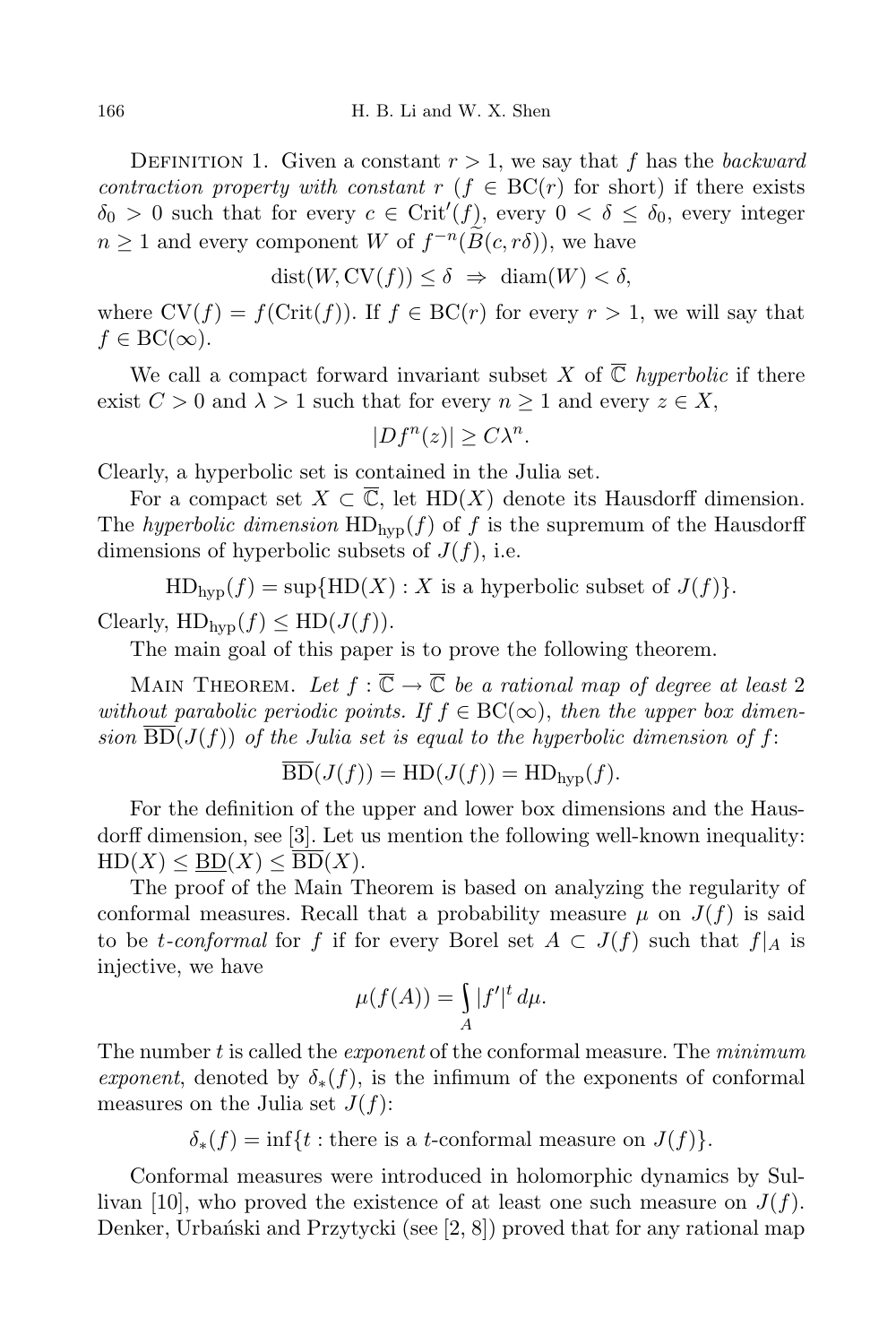f of degree at least 2, the hyperbolic dimension is equal to the minimum exponent, i.e.

$$
\delta_*(f) = \text{HD}_{\text{hyp}}(f) \le \text{HD}(J(f)).
$$

The crucial step in obtaining the Main Theorem is to prove the following theorem.

THEOREM 1. Let f be a rational map of degree  $d \geq 2$  which satisfies  $BC(\infty)$ . Assume that

(\*) any forward invariant compact subset of  $J(f)$  containing no critical points is hyperbolic.

Let  $\mu$  be a t-conformal measure on  $J(f)$ . Then for any  $\alpha > 0$ , there exists  $\varepsilon_0 > 0$  such that for any  $\varepsilon \leq \varepsilon_0$  and any  $z \in J(f)$ , we have

$$
\frac{\mu(B(z,\varepsilon))}{\varepsilon^t} \ge \varepsilon^{\alpha}.
$$

It is not clear if the condition (∗) holds for all rational maps without parabolic periodic points and satisfying the  $BC(\infty)$  condition. Nevertheless, as Proposition 8.1 in [9] shows, it holds if  $J(f) \neq \overline{\mathbb{C}}$ . In the remaining case, the main theorem reduces to the statement that  $HD<sub>hvp</sub>(f) = 2$ .

REMARK 1. Assume furthermore that  $J(f) \neq \overline{\mathbb{C}}$ . Then by Theorem B of [9],  $J(f)$  has zero area. By Corollary 8.3 of [9], f has neither Siegel disks nor Hermann rings. So by Fact 8.1 and Lemma 8.2 of [4],  $\overline{BD}(J(f)) = \delta_{cr}(f)$ , where  $\delta_{cr}(f)$  is the Poincaré exponent. Therefore, in this case, we obtain the following equalities:

$$
\overline{\mathrm{BD}}(J(f)) = \underline{\mathrm{BD}}(J(f)) = \mathrm{HD}(J(f)) = \mathrm{HD}_{\mathrm{hyp}}(f) = \delta_*(f) = \delta_{\mathrm{cr}}(f).
$$

### 2. Background

**2.1.** Koebe distortion. We shall use the following version of the Koebe distortion theorem that appeared in [7].

KOEBE PRINCIPLE. There exists  $r(f) > 0$ , depending on f, and for each  $\varepsilon \in (0,1)$  there exists a constant  $K(\varepsilon) > 1$  such that the following property holds. Let  $x \in J(f)$ ,  $n \geq 0$  and  $r \in (0, r(f))$ . Suppose that  $f^n : W \to$  $B(x,r)$  is a conformal map. Then for every  $z_1, z_2 \in W$  with  $f^n(z_1), f^n(z_2) \in$  $B(x, \varepsilon r)$ , we have

$$
\frac{|(f^n)'(z_1)|}{|(f^n)'(z_2)|} \leq K(\varepsilon).
$$

Moreover,  $K(\varepsilon) \to 1$  as  $\varepsilon \to 0$ .

**2.2.** Backward contracting rational maps. We collect a few results about rational maps satisfying the backward contraction property. These results were proved in [9].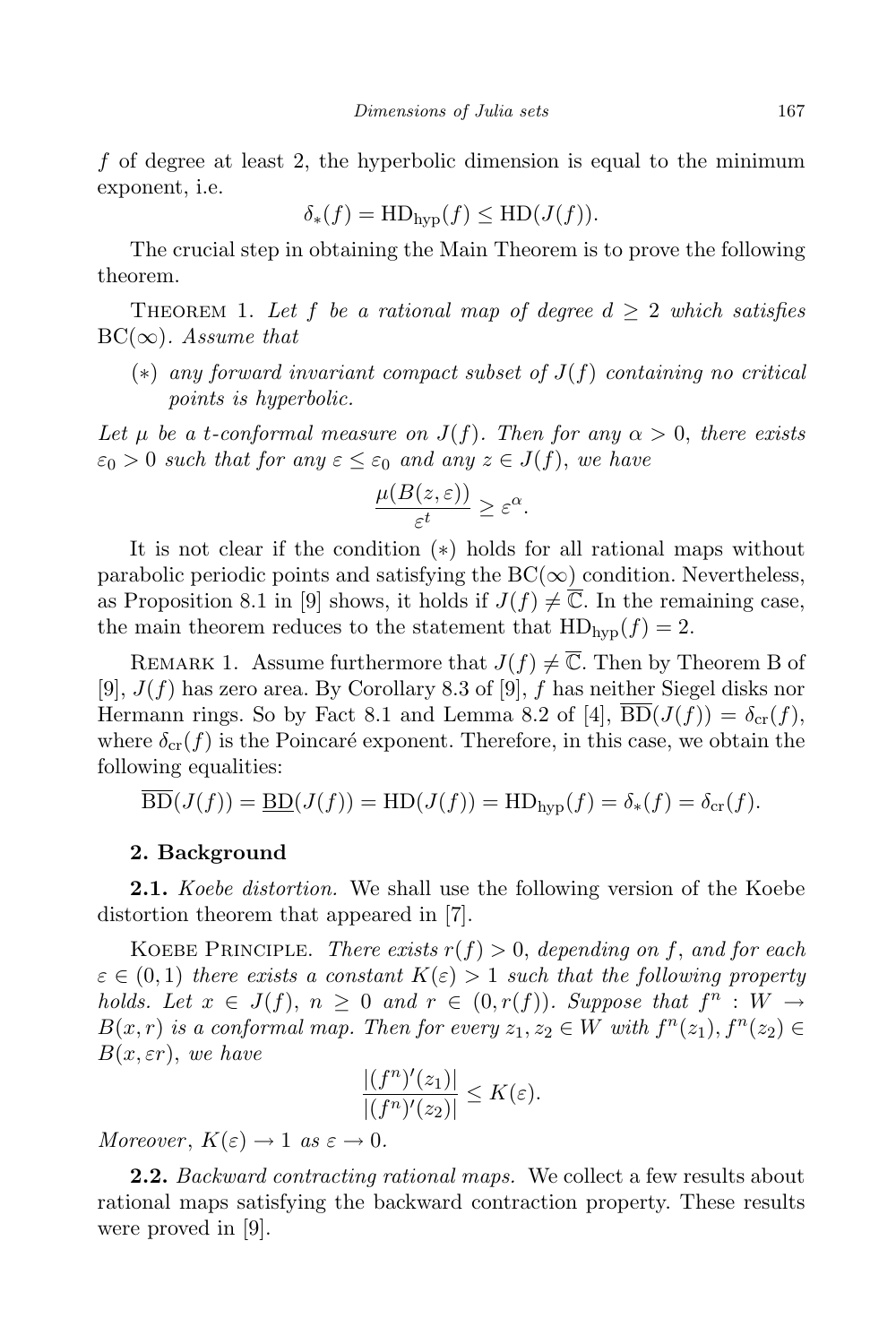LEMMA 1 ([9, Theorem B]). Let f be a rational map of degree at least 2. Then there is a constant  $r > 1$ , only depending on the degree of f, such that if f satisfies  $BC(r)$ , then the following properties hold:

- 1. If  $J(f) \neq \overline{\mathbb{C}}$ , then  $J(f)$  has zero Lebesgue measure.
- 2. If  $J(f) = \overline{\mathbb{C}}$ , then there is a set of full Lebesque measure of points in  $\overline{\mathbb{C}}$  whose forward orbit accumulates on a critical point of f.

An open set V is called *nice* if  $f^n(\partial V) \cap V = \emptyset$  for all  $n \geq 0$ . A puzzle neighborhood V of Crit'(f) is a nice open set  $V = \bigcup_{c \in \text{Crit}'(f)} V_c$ , where  $V_c$ 's are pairwise disjoint Jordan disks.

LEMMA 2 ([9, Lemma 6.2]). Let  $f : \overline{\mathbb{C}} \to \overline{\mathbb{C}}$  be a rational map of degree two or more such that  $f \in BC(\infty)$ . Then there exists  $\varepsilon_0 > 0$  such that for every  $\varepsilon \in (0, \varepsilon_0]$ , there exists a puzzle neighborhood  $V = \bigcup_{c \in \text{Crit}'(f)} V_c$  of  $Crit'(f)$  with

$$
\widetilde{B}(c,\varepsilon)\subset V_c\subset \widetilde{B}(c,2\varepsilon).
$$

LEMMA 3 ( $[9,$  Proposition 8.1]). Let  $f$  be a rational map of degree two or more such that  $f \in BC(\infty)$  and the set

$$
\{z\in\overline{\mathbb{C}}:\omega(z)\cap\mathop{\rm Crit}'(f)=\emptyset\}
$$

has positive Lebesque measure. If  $K \subset J(f)$  is a compact and forward invariant set which contains neither critical points nor parabolic periodic points, then K is a hyperbolic set.

**3. Some preparation.** In what follows, let  $f : \overline{\mathbb{C}} \to \overline{\mathbb{C}}$  be a rational map of degree  $d \geq 2$  without parabolic points such that  $f \in BC(\infty)$ . Let  $\ell_{\text{max}}$  be the maximum of the orders of the critical points.

Given a nice set  $V$ , we will say a connected set  $U$  is a *critical pull back* of V if there exists  $n \geq 1$  such that U is a connected component of  $f^{-n}(V)$ and  $U \cap \text{Crit}(f) \neq \emptyset$ .

For a nice set V, we define

$$
D(V) = \{ z \in \overline{\mathbb{C}} : \exists k \ge 0 \text{ such that } f^k(z) \in V \}.
$$

Each connected component of  $D(V)$  is called a *landing domain* of V; for any  $z \in D(V)$ , the smallest integer  $k \geq 0$  with  $f^k(z) \in V$  is called the *landing* time of z into V.

PROPOSITION 2. For any  $\beta \in (0, 1/\ell_{\max})$ , there exists  $C(\beta) > 0$  such that for every  $c \in \mathrm{Crit}'(f)$ ,  $n \in \mathbb{N}$  and  $\varepsilon$  sufficiently small, if  $W$  is a component of  $f^{-n}(\widetilde{B}(c,\varepsilon))$ , then

$$
\text{diam}(W) \le C(\beta) \varepsilon^{\beta}.
$$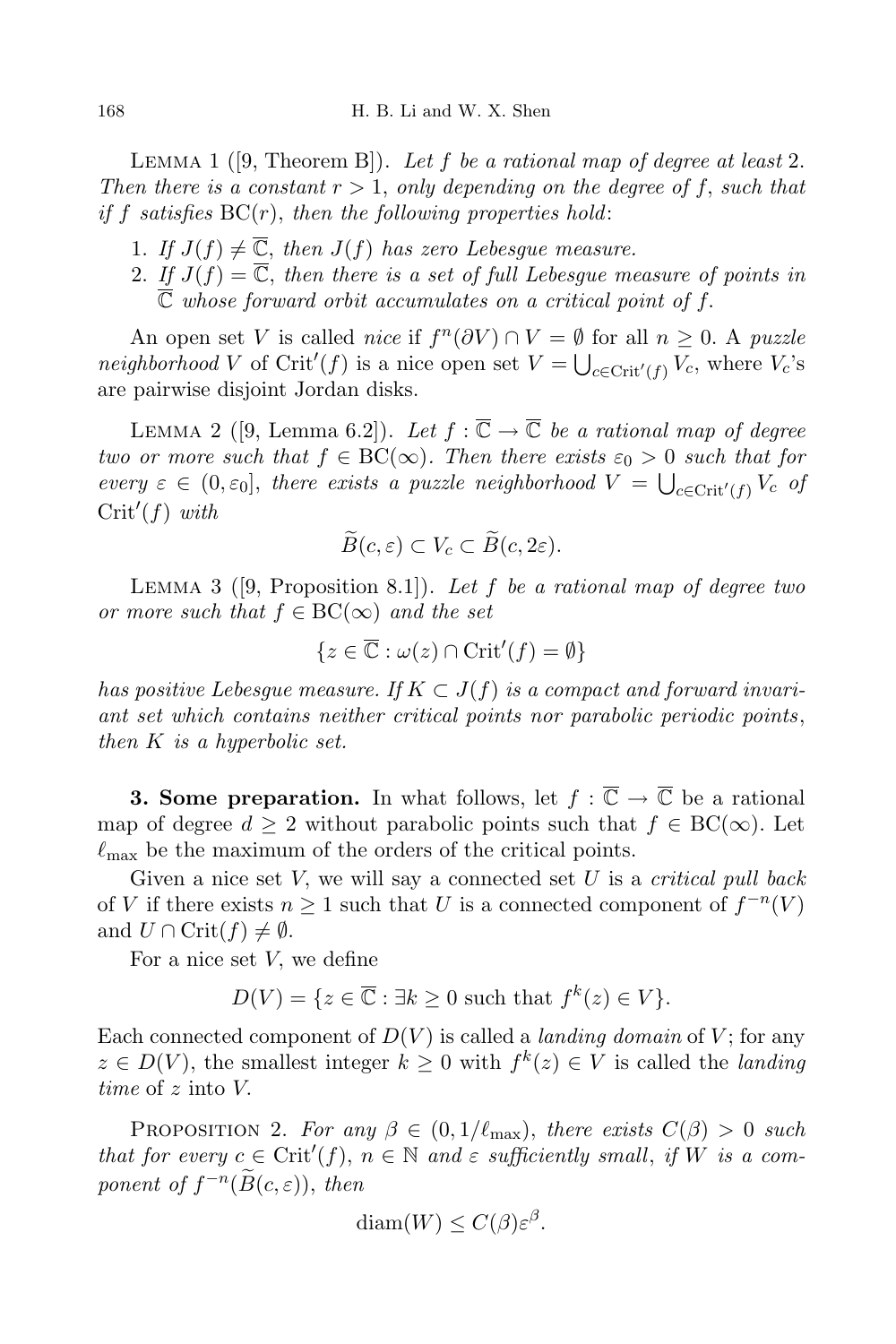*Proof.* Fix a large number  $r > 1$ . By Lemma 2, for each  $k > 0$ , there exists a puzzle neighborhood  $\widetilde{V}_k$  of Crit<sup>'</sup>(f) such that

$$
\widetilde{B}(c,\varepsilon_0/r^k) \subset \widetilde{V}_k(c) \subset \widetilde{B}(c,2\varepsilon_0/r^k),
$$

where  $\varepsilon_0 > 0$  is a small number. By choosing  $\varepsilon_0$  smaller if necessary, we may assume that any critical pull back of  $V_{k-1}$  is contained in  $V_k$ , since f satisfies  $BC(2r)$ . Moreover, we can find a periodic orbit X with at least two points outside  $V_0$ . Clearly,  $D(V_0) \cap X = \emptyset$ .

It suffices to prove that for any  $\beta \in (0, 1/\ell_{\max})$  there exists  $C > 0$  such that for any landing domain U of some  $\widetilde{V}_n$ , we have

$$
\text{diam}(U) \leq Cr^{-n\beta}.
$$

Fix  $z \in D(\widetilde{V}_n)$ . For each  $k = 0, 1, ..., n$ , let  $s_k$  be the landing time of z into  $V_k$  and let  $U_k$  be the landing domain of  $V_k$  which contains z. Then  $U_k \subset U_{k-1}$ . Let  $U'_{k-1}$  be the component of  $(f^{s_k})^{-1}(\widetilde{V}_{k-1})$  containing z. Then

 $U_k \subset U'_{k-1} \subset U_{k-1}.$ 

CLAIM.  $f^{s_k}: U'_{k-1} \to \widetilde{V}_{k-1}$  is conformal.

Indeed, otherwise there exists  $0 \leq s \leq s_k$  such that  $W = f^s(U'_{k-1})$ contains a critical point  $c'$ . But as we noted above, this would imply that  $W \subset V_k$ , which contradicts the fact that  $s_k$  is the landing time of z into  $V_k$ .

Thus,

$$
\operatorname{mod}(U_{k-1}\setminus U_k) \ge \operatorname{mod}(U'_{k-1}\setminus U_k) \ge \inf_{c \in \operatorname{Crit}'(f)} \operatorname{mod}(\widetilde{V}_{k-1}(c)\setminus \widetilde{V}_k(c)).
$$

For any  $r \geq 4$ , there exists  $L(r) > 1$  such that for every  $c \in \text{Crit}'(f)$ , we have

$$
\mathrm{mod}(\widetilde{V}_{k-1}(c)\setminus \widetilde{V}_k(c))\geq \frac{1}{L(r)\ell_{\max}}\log r.
$$

Moreover,  $L(r) \rightarrow 1$  as  $r \rightarrow \infty$ .

Hence, by the Grötzsch inequality (see for example  $[5, Corollary B.5]$ ) we have

$$
\text{mod}(U_0 \setminus U_n) \ge \sum_{k=1}^n \text{mod}(U_{k-1} \setminus U_k) \ge \sum_{k=1}^n \text{inf } \text{mod}(\widetilde{V}_{k-1}(c) \setminus \widetilde{V}_k(c))
$$

$$
\ge \frac{1}{L(r)\ell_{\text{max}}} n \log r.
$$

Since  $U_0 \cap X = \emptyset$ , the diameter of  $\overline{\mathbb{C}} \setminus U_0$  is bounded away from zero. It follows that  $\text{diam}(U_n) \leq Cr^{-n/L(r)\ell_{\max}}$ , where C is a constant. The proof is complete.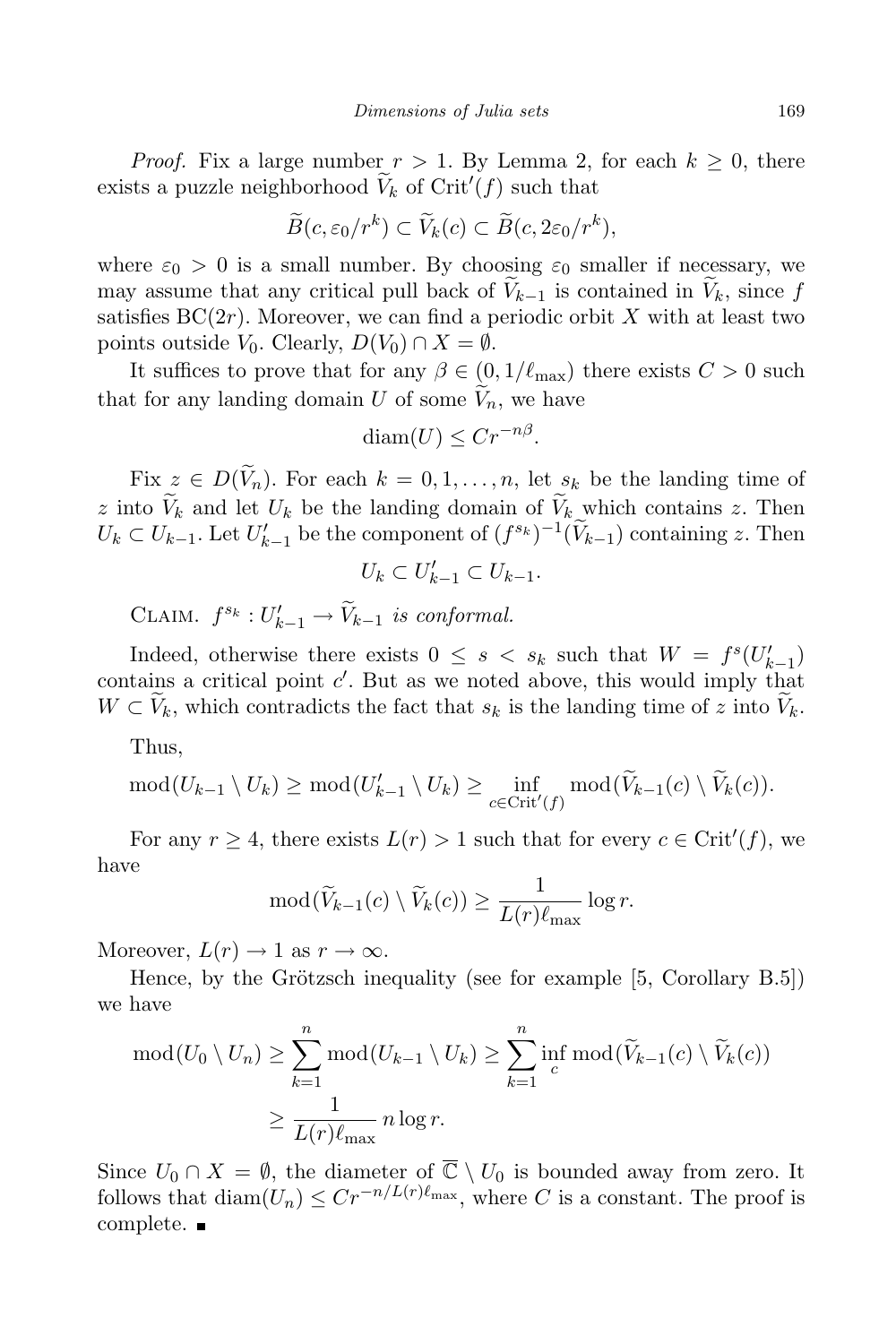LEMMA 4. If the set  $\{z \in \overline{\mathbb{C}} : \omega(z) \cap \text{Crit}'(f) = \emptyset\}$  has positive Lebesgue measure, then for any  $\delta > 0$  there exists  $\eta > 0$  such that if W is a connected set intersecting the Julia set, and  $\dim(f^n(W)) < \eta$  for some  $n \geq 0$ , then

 $diam(W) < \delta$ .

*Proof.* By Proposition 2, there exists a neighborhood  $V_0$  of Crit'(f) such that any pull back of  $V_0$  has diameter smaller than any given number  $\delta > 0$ . Let  $V \in V_0$  be another neighborhood of Crit'(f).

Define

$$
K(V) = \{ z \in J(f) : f^{m}(z) \notin V, m = 0, 1, 2, \ldots \}.
$$

By Lemma 3,  $K(V)$  is a hyperbolic set of f. So there exists  $m_0$  such that for any  $z \in K(V)$  we have

(1) 
$$
|(f^{m_0})'(z)| > 2.
$$

In particular, for any  $z \in K(V)$ ,  $f^{m_0}$  is univalent in a neighborhood of z. By continuity, there exists  $\eta_0 \in (0, \text{diam}(\overline{\mathbb{C}}))$  such that for each  $z_0 \in K(V)$ ,  $f^{m_0}|B(z_0, 3\eta_0)$  is univalent and the above inequality holds for all  $z \in$  $B(z_0, 3\eta_0)$ . Let

$$
U = \{ z \in \overline{\mathbb{C}} : d(z, K(V)) < \eta_0/2 \}.
$$

Then if A is a connected subset of  $\overline{\mathbb{C}}$  which intersects U, then

(2) diam( $f^{m_0}(A)$ )  $\geq$  min(2 diam(A),  $\eta_0$ ).

To see this, take  $z_0 \in U$  with  $B(z_0, \eta_0/2) \cap A \neq \emptyset$ . If  $A \subset B(z_0, \eta_0)$ , then  $\text{diam}(f^{m_0}(A)) \geq 2 \text{diam}(A)$ , and otherwise  $\text{diam}(f^{m_0}(A)) \geq \eta_0$ .

CLAIM. There exists N such that for every  $z \in J(f) \setminus U$ , there exists  $n(z) \leq N$  such that  $f^{n(z)}(z) \in V$ .

Indeed,  $\{f^{-j}(V)\}_{j=0}^{\infty}$  is an open covering of the compact set  $J(f) \setminus U$ , so there exists  $N$  such that

$$
\bigcup_{j=0}^N f^{-j}(V) \supset J(f) \setminus U.
$$

The claim is proved.

Now let  $z \in J(f)$  and  $W \ni z$  be a connected set with  $\text{diam}(f^n(W)) < \eta_0$ . CASE 1:  $f^k(W) \subset U$  for all  $k = 0, 1, ..., n - 1$ . Write  $n = qm_0 + r$ ,  $0 \leq r < m_0$ . By (2), we obtain

$$
\text{diam}(f^r(W)) \le \text{diam}(f^n(W))/2^q.
$$

It follows that  $\text{diam}(W) < \delta$  provided that  $\text{diam}(f^n(W))$  is small enough.

CASE 2: There exists a largest  $k \leq n-1$  such that  $f^k(W) \not\subset U$ . As in Case 1,  $\text{diam}(f^{k+1}(W))$  is small, hence  $\text{diam}(f^k(W))$  is small. By the claim above, there exists  $s \leq N$  such that  $f^{k+s}(W) \cap V \neq \emptyset$ . Provided that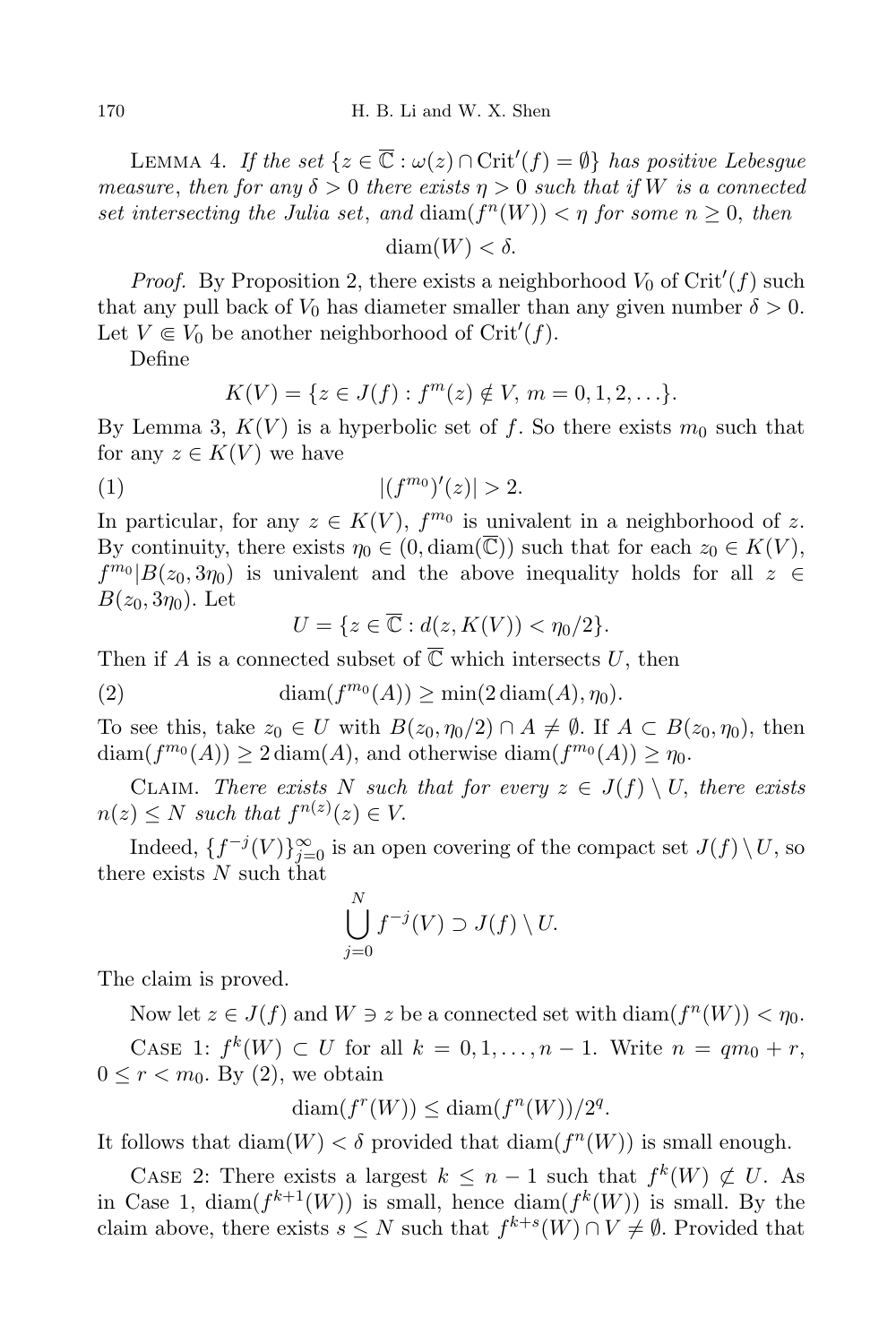$\text{diam}(f^n(W))$  is small enough,  $\text{diam}(f^{k+s}(W)) < d(\partial V, \partial V_0)$ , which implies that  $f^{k+s}(W) \subset V_0$ , hence  $\text{diam}(W) < \delta$ .

Given an open set  $\Omega \subset \mathbb{C}$  and  $z \in \Omega$ , let

$$
IR(\Omega, z) = \inf_{w \in \partial\Omega} d(z, w) \text{ and } OR(\Omega, z) = \sup_{w \in \partial\Omega} d(z, w).
$$

PROPOSITION 3. Let f be a rational map of degree  $d \geq 2$ . For any  $\eta \in$  $(0, \text{diam}(\mathbb{C})/2)$  and  $\varepsilon \in (0, \eta)$  and for any  $z \in J(f)$ , there exist  $n_0 \in \mathbb{N} \cup \{0\}$ and  $\eta'$  such that:

- $C\eta \leq \eta' \leq \eta$ , where  $C = C(f)$  is a constant;
- letting  $W_{n_0}$  be the pull-back of  $B(f^{n_0}(z), \eta')$  under  $f^{n_0}$  to z, we have

$$
IR(W_{n_0}, z) = \varepsilon.
$$

*Proof.* We consider the pull-back  $\widetilde{W}_n$  of the disk  $B(f^n(z), \eta)$  along orb $(z)$ to z. Then

$$
IR(W_n, z) \to 0 \quad \text{as } n \to \infty,
$$

for otherwise there would be a ball B centered at z such that  $\text{diam}(f^n(B))$  $\leq 2\eta$ , which would imply that  $z \in B \subset \mathbb{C} \setminus J(f)$ .

Thus there exists a positive  $n_0 \in \mathbb{N}$  such that

 $\text{IR}(W_{n_0}, z) \geq \varepsilon$  but  $\text{IR}(W_{n_0+1}, z) < \varepsilon$ .

Now let W' be the component of  $f^{-1}(B(f^{n_0+1}(z), \eta))$  containing  $f^{n_0}(z)$ . Then  $W' \not\supseteq B(f^{n_0}(z), \eta)$ . It follows that  $\overline{\eta} := \text{IR}(W', f^{n_0}(z)) \leq \eta$ . Clearly,  $\overline{\eta} \geq C\eta$ , where  $C = (\max |f'|)^{-1}$ .

Let  $\Omega(t)$  be the component of  $f^{-n_0}(B(f^{n_0}(z), t))$  containing z and consider the map  $h(t) = \text{IR}(\Omega(t), z)$ . Since  $h(t)$  is continuous and  $h(\eta) \geq \varepsilon$ ,  $h(\overline{\eta}) < \varepsilon$ , there exists  $\eta' \in (\overline{\eta}, \eta]$  such that  $h(\eta') = \varepsilon$ . This completes the proof.

PROPOSITION 4. Let f be a rational map. There exists  $C > 0$  such that for every  $z \in \overline{\mathbb{C}}$  and every small neighborhood U of z,

$$
\frac{\text{OR}(U,z)}{\text{IR}(U,z)} \le C \frac{\text{OR}(f(U), f(z))}{\text{IR}(f(U), f(z))}.
$$

Proof. By the Koebe principle, it suffices to consider U contained in a small neighborhood of a critical point of  $f$ . Since near a critical point,  $f$ behaves like a polynomial  $z \mapsto z^k$ , the proposition follows easily.

4. Proof of Theorem 1. In this section, we prove Theorem 1. We shall use the following notion introduced in [1].

DEFINITION 2. A sequence  ${G_k}_{k=0}^n$  of connected open sets is called a quasi-chain if  $f(G_k) \supset G_{k+1}$  for each  $0 \leq k < n$ . The order of the quasi-chain is the number of  $k \in \{0, 1, \ldots, n-1\}$  such that  $G_k$  contains a critical point.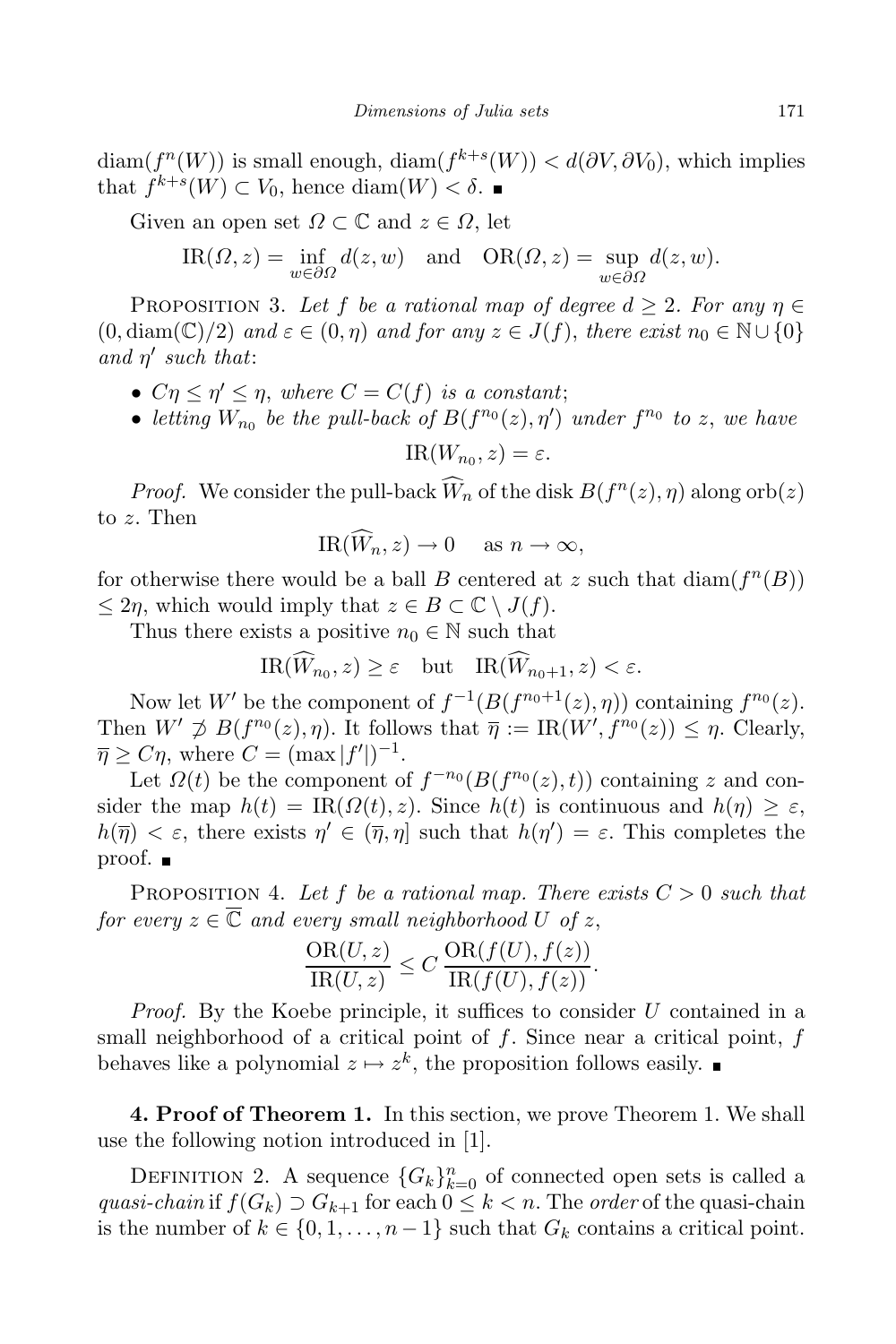We shall also need the following lemma related to Lemma 1.3 of [6].

LEMMA 5. Let  $f : \overline{\mathbb{C}} \to \overline{\mathbb{C}}$  be a rational map of the Riemann sphere of degree at least two and let  $\mu$  be a t-conformal measure on  $J(f)$ . Then there exists a constant  $C > 0$  (depending on f) such that if V is a connected open set and U is a component of  $f^{-1}(V)$ , then

$$
\frac{\mu(U)}{\text{diam}(U)^t} \ge C \frac{\mu(V)}{\text{diam}(V)^t}.
$$

Proof. By Lemma 1.3 in [6], we have

$$
\frac{\text{diam}(V)}{\text{diam}(U)} \ge C \sup\{|f'(z)| : z \in U\}.
$$

By the *t*-covariance of  $\mu$ , the lemma follows easily.

In the following,

$$
\widetilde{B}(\delta) = \bigcup_{c \in \text{Crit}'(f)} \widetilde{B}(c, \delta).
$$

*Proof of Theorem 1.* Fix  $\alpha \in (0,1)$ . Let  $r > 4^{\ell_{\max}}$  be a constant to be determined. Since f satisfies  $BC(r)$ , there exists  $\delta_0$  such that for any  $\delta \in (0, \delta_0)$ , if U is a critical pull back of  $B(r\delta)$  then  $U \subset B(\delta)$ .

By Lemma 4, there exists  $\eta > 0$  such that any pull back of a ball of radius  $2\eta$  has diameter less than  $\delta_0$ . By Proposition 3, for any  $\varepsilon < \eta$  there exist  $\eta' \asymp \eta \ (\eta' \leq \eta)$  and n such that the component W of  $f^{-n}(B(f^n(z), \eta'))$ which contains z satisfies

$$
IR(W, z) = \varepsilon^{1 + \alpha/2t}.
$$

Let  $W_k = f^k(W)$ ,  $k = 0, 1, ..., n$ .

We shall prove that there exist constants  $C \in (0, 1)$  and  $\theta > 0$  depending only on f such that

(3) 
$$
\frac{\mu(W)}{\text{diam}(W)^t} \ge C\varepsilon^{\theta\gamma},
$$

(4) 
$$
\frac{\text{OR}(W,z)}{\text{IR}(W,z)} \leq (C\varepsilon^{\theta\gamma})^{-1},
$$

where  $\gamma = 2\ell_{\text{max}}/(\log r - \ell_{\text{max}} \log 4)$ .

Choosing r large enough, we have  $\theta \gamma \leq \alpha/3$ . Provided that  $\varepsilon > 0$  is small enough, we have  $C\varepsilon^{\theta\gamma} \geq \varepsilon^{\alpha/2}$ . Thus (4) implies  $OR(W, z) \leq \varepsilon$ , so  $\mu(B(z, \varepsilon)) \geq \mu(W)$ ; together with inequality (3) we have

$$
\mu(B(z,\varepsilon)) \ge \mu(W) \ge \varepsilon^{t+\alpha},
$$

as we wished.

If  $f^n|W$  extends to a conformal map onto  $B(f^n(z), 2\eta)$  then the inequalities follow easily from the Koebe principle and the t-covariance of  $\mu$ .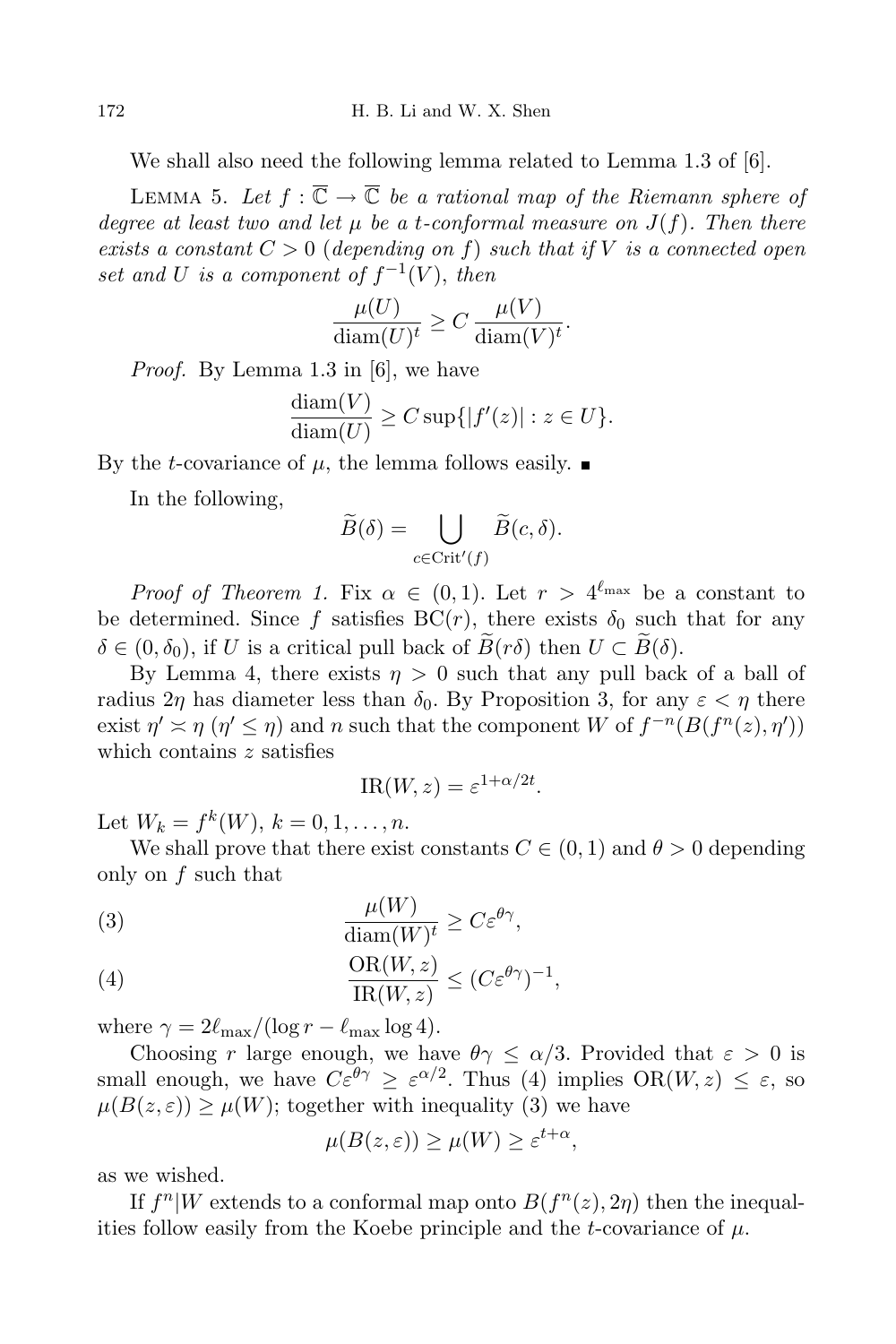In order to deal with the general case, we define a quasi-chain  $\{W_k\}_{k=0}^n$ by the following rules: (i)  $\hat{W}_n = B(f^n(z), 2\eta)$ ; (ii) once  $\hat{W}_{k+1} \ni f^{k+1}(z)$  is defined, let  $\widehat{W}'_k$  be the connected component of  $f^{-1}(\widehat{W}_{k+1})$  which contains  $f^k(z)$ ; (iii) if  $\widehat{W}'_k$  contains no critical point, then  $\widehat{W}_k = \widehat{W}'_k$ , otherwise

$$
\widehat{W}_k = B(f^k(z), 2 \operatorname{diam}(\widehat{W}'_k)).
$$

Let m be the order the quasi-chain  $\{\widetilde{W}_k\}_{k=0}^n$ . Let  $n_0 = n$  and let  $n_1 >$  $\cdots > n_m$  be all integers in  $\{0, 1, \ldots, n-1\}$  such that  $W_{n_i}$  contains a critical point.

CLAIM. There exists a constant  $C_0$  depending on f such that

(5) 
$$
m \leq C_0 + 2\ell_{\max} \log(1/\varepsilon)/\log r_1,
$$

where  $r_1 = r/4^{\ell_{\max}}$ .

In fact,  $\widehat{W}_{n_1} \subset \widetilde{B}(\delta_0)$ . By the BC(*r*) property, we deduce that  $\widehat{W}'_{n_2} \subset$  $\widetilde{B}(\delta_0/r)$ , so that  $\widehat{W}_{n_2} \subset \widetilde{B}(4^{\ell_{\max}}\delta_0/r) \subset \widetilde{B}(\delta_0)$ . Repeating the procedure, we obtain

$$
\widehat{W}_{n_m} \subset \widetilde{B}(\delta_0/r_1^{m-1}).
$$

By Proposition 2, for any  $\beta \in (0, 1/\ell_{\max})$ , there exists  $C(\beta) > 0$  such that

$$
\text{diam}(W) \le C(\beta) (\delta_0/r_1^{m-1})^{\beta}.
$$

Since diam $(W) \geq \text{IR}(W) = \varepsilon^{1+\alpha/2t} \geq \varepsilon^{1+\alpha}$ , we obtain (5).

For each  $1 \leq i \leq m$ ,  $f^{n_{i-1}-n_i-1} : W_{n_i+1} \to W_{n_{i-1}}$  extends to a conformal map onto  $W_{n_{i-1}}$ . Since  $mod(W_{n_{i-1}} \setminus W_{n_{i-1}})$  is bounded away from zero, the Koebe principle and the *t*-covariance of  $\mu$  give us

(6) 
$$
\frac{\mu(W_{n_i+1})}{\text{diam}(W_{n_i+1})^t} \ge C_1 \frac{\mu(W_{n_{i-1}})}{\text{diam}(W_{n_{i-1}})^t},
$$

(7) 
$$
\frac{\text{OR}(W_{n_i+1}, f^{n_i+1}(z))}{\text{IR}(W_{n_i+1}, f^{n_i+1}(z))} \leq \frac{1}{C_1} \frac{\text{OR}(W_{n_{i-1}}, f^{n_{i-1}}(z))}{\text{IR}(W_{n_{i-1}}, f^{n_{i-1}}(z))},
$$

where  $C_1 \in (0, 1)$  is a universal constant. Similarly, we have

(8) 
$$
\frac{\mu(W)}{\text{diam}(W)^t} \ge C_1 \frac{\mu(W_{n_m})}{\text{diam}(W_{n_m})^t},
$$

(9) 
$$
\frac{\text{OR}(W,z)}{\text{IR}(W,z)} \leq \frac{1}{C_1} \frac{\text{OR}(W_{n_m}, f^{n_m}(z))}{\text{IR}(W_{n_m}, f^{n_m}(z))}.
$$

By Lemma 5, we have

(10) 
$$
\frac{\mu(W_{n_i})}{\text{diam}(W_{n_i})^t} \ge C_2 \frac{\mu(W_{n_i+1})}{\text{diam}(W_{n_i+1})^t},
$$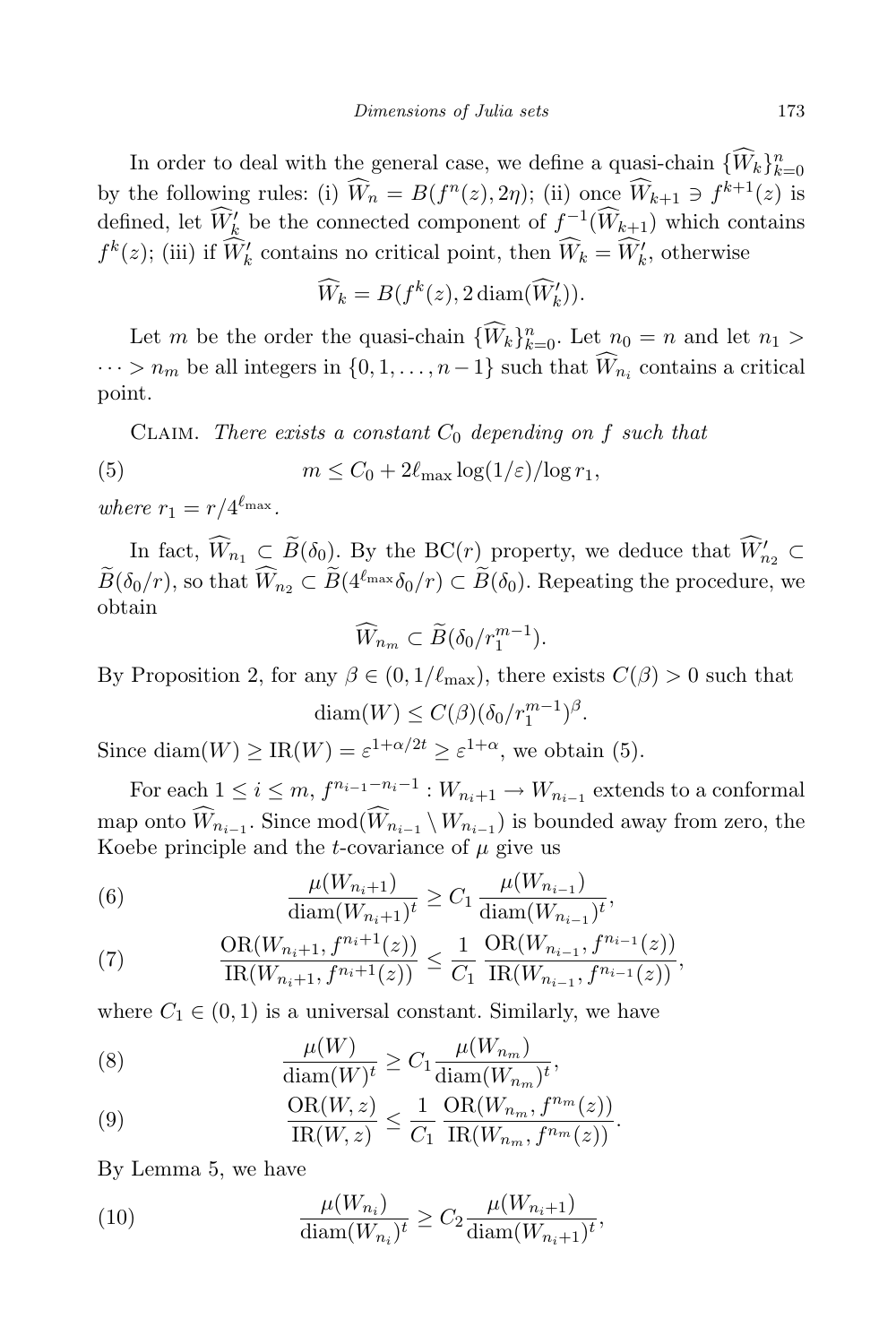where  $C_2 \in (0,1)$  is a universal constant. By Proposition 4, we have

(11) 
$$
\frac{\text{OR}(W_{n_i}, f^{n_i}(z))}{\text{IR}(W_{n_i}, f^{n_i}(z))} \leq \frac{1}{C_2} \frac{\text{OR}(W_{n_i+1}, f^{n_i+1}(z))}{\text{IR}(W_{n_i+1}, f^{n_i+1}(z))}.
$$

Combining the estimates  $(6)$ ,  $(10)$  and  $(8)$ , we obtain

(12) 
$$
\frac{\mu(W)}{\text{diam}(W)^t} \ge C_1^{m+1} C_2^m \frac{\mu(B(f^n(z), \eta'))}{(2\eta')^t}.
$$

Since  $\inf_{w \in J(f)} \mu(B(w, \eta')) > 0$ , it follows that

(13) 
$$
\frac{\mu(W)}{\text{diam}(W)^t} \ge C(C_1C_2)^m,
$$

where  $C$  is a constant.

Combining the estimates  $(7)$ ,  $(9)$  and  $(11)$ , we obtain

(14) 
$$
\frac{\text{OR}(W, z)}{\text{IR}(W, z)} \le (C_1^{m+1} C_2^m)^{-1}.
$$

If we let  $\theta = -\log(C_1C_2)$  and redefine the constant C, then (13) and (14) give us (3) and (4) respectively. This completes the proof.  $\blacksquare$ 

## 5. Proof of the Main Theorem

*Proof of the Main Theorem in the case*  $J(f) \neq \overline{\mathbb{C}}$ . The following argument is similar to the proof of the well-known Frostman's lemma (see [8]). Since  $\delta_*(f) = \text{HD}_{\text{hvp}}(J(f))$ , it suffices to prove that  $\overline{\text{BD}}(J(f)) \leq \delta_*(f) + \alpha$ for any  $\alpha > 0$ .

Let  $\mu$  be a  $\delta_*(f)$ -conformal measure of f. By Lemma 3, f satisfies the assumption (\*), so that we can apply Theorem 1. Let  $N(\varepsilon)$  be the minimal number of open balls with radius  $\varepsilon$  needed to cover  $J(f)$ . For any  $\varepsilon > 0$ small,  $J(f)$  can be covered by a family  ${B_i}_{i=1}^n$  of open balls of radius  $\varepsilon$  with intersection multiplicity 4. For each *i*, Theorem 1 gives us  $\mu(B_i) \geq \varepsilon^{\delta_*(f)+\alpha}$ , provided that  $\varepsilon$  is small enough. Thus

$$
4 \geq \sum_{i=1}^n \mu(B_i) \geq n\varepsilon^{\delta_*(f)+\alpha} \geq N(\varepsilon)\varepsilon^{\delta_*(f)+\alpha},
$$

which implies that

$$
\overline{\mathrm{BD}}(J(f)) = \limsup_{\varepsilon \to 0} \frac{\log N(\varepsilon)}{\log(1/\varepsilon)} \le \delta_*(f) + \alpha.
$$

In the case  $J(f) = \overline{\mathbb{C}}$ , we do not know whether the condition (\*) holds. However, we are still able to obtain enough control on the conformal measures to conclude the proof.

PROPOSITION 5. If  $J(f) = \overline{\mathbb{C}}$ , then  $\delta_*(f) = 2$ .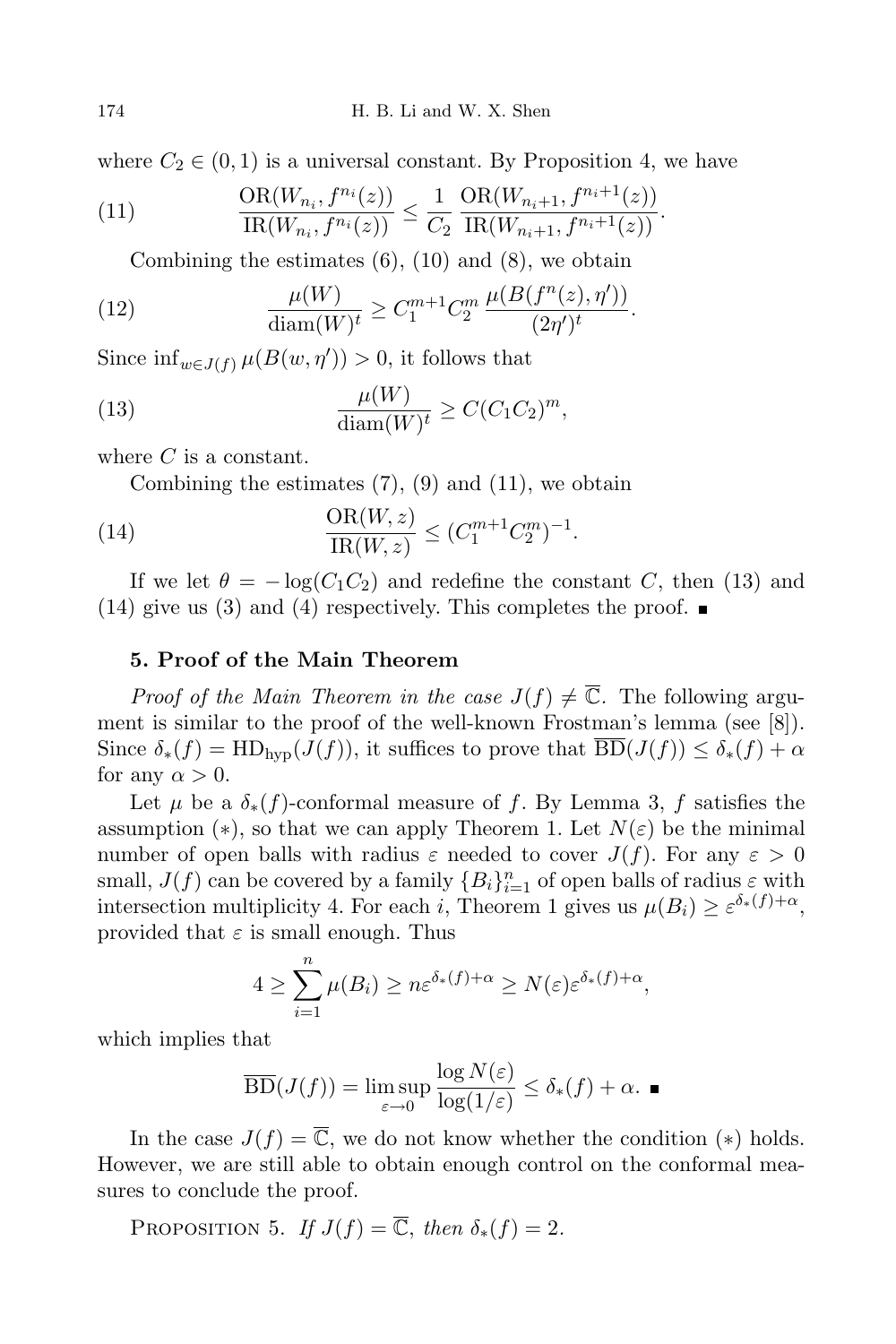*Proof.* Arguing by contradiction, assume that  $f$  has a t-conformal measure with  $t < 2$ .

Let  $r > 1$  be a large constant. Since f has the  $BC(r)$  property, there exists an arbitrarily small  $\varepsilon > 0$  and a puzzle neighborhood  $V = \bigcup_{c \in \text{Crit}'(f)} V_c$  of  $Crit'(f)$  such that for each  $c \in Crit'(f)$ ,

$$
\widetilde{B}(c,\varepsilon)\subset V_c\subset \widetilde{B}(c,2\varepsilon).
$$

Let  $W_c$  be the union of all return domains of  $V$  which are not contained in  $\widetilde{B}(c, \varepsilon/\sqrt{r})$ . Let  $g: \bigcup_{c} W_c \to V$  denote the first return map into V under iteration of f. By the  $\overline{BC}(r)$  property, for each component U of  $g^{-n}(V)$ ,  $g^n : U \to V$  is a conformal map which extends to a conformal map onto  $\widetilde{B}(c,\sqrt{r}\varepsilon)$  for some  $c \in \mathrm{Crit}'(f)$ . In fact, this follows from the following observation: if U is a component of  $W_c$  with  $g(U) = V_{c'}$  and  $g|U = f_c^s|U$ , then there exists a topological disk  $\hat{U} \subset \widetilde{B}(c, \sqrt{r}\epsilon)$  such that  $f^s : \hat{U} \to$  $\widetilde{B}(c',\sqrt{r}\,\varepsilon)$ . By the Koebe principle, it follows that for each component U of  $g^{-n}(V)$ ,  $g^n|U$  has small distortion provided that r is large enough.

Let  $\mathcal{W}_c^n$  be the collection of all components of  $g^{-n}(V)$  which are contained in  $V_c$  and let  $W_c^n$  be the union of these components. By Lemma 1, almost every point returns to  $V$  under iteration of  $f$ , thus,

$$
\frac{\text{area}(W_c^1)}{\text{area}(V_c)} \ge 1 - \frac{\widetilde{B}(c, \varepsilon/\sqrt{r})}{\widetilde{B}(c, \varepsilon)} \ge 1 - \sigma(r),
$$

where  $\sigma(r) \to 0$  as  $r \to \infty$ . Note that for each component U of  $W_c^1$ ,  $area(U) \leq area(V_c)/2$ . Therefore, provided that r was chosen large enough, we have

$$
\sum_{U \in \mathcal{W}_c^1} \text{area}(U)^{t/2} \ge \lambda \text{area}(V_c)^{t/2},
$$

where  $\lambda = 2^{1-t/2} > 1$ .

For each  $U \in \mathcal{W}_c^n$ , since  $g^n|U$  has small distortion and  $g^n$  maps an element of  $\mathcal{W}_c^{n+1}$  onto an element of  $\mathcal{W}_c^1$ , it follows that

$$
\sum_{W \in \mathcal{W}_c^{n+1}, W \subset U} \text{area}(W)^{t/2} \ge \lambda_1 \operatorname{area}(U)^{t/2},
$$

where  $\lambda_1 \in (1, \lambda)$ . Therefore,

$$
\sum_{U \in \mathcal{W}_c^n} \text{area}(U)^{t/2} \ge \lambda_1^n \text{area}(V_c)^{t/2}.
$$

By the Koebe principle and the t-covariance of  $\mu$ , for each  $U \in \mathcal{W}_c^n$ ,  $n =$  $0, 1, \ldots$ , we know that  $\mu(U)/\operatorname{area}(U)^{t/2}$  is comparable to  $\mu(V_c)/\operatorname{area}(V_c)^{t/2}$ ,